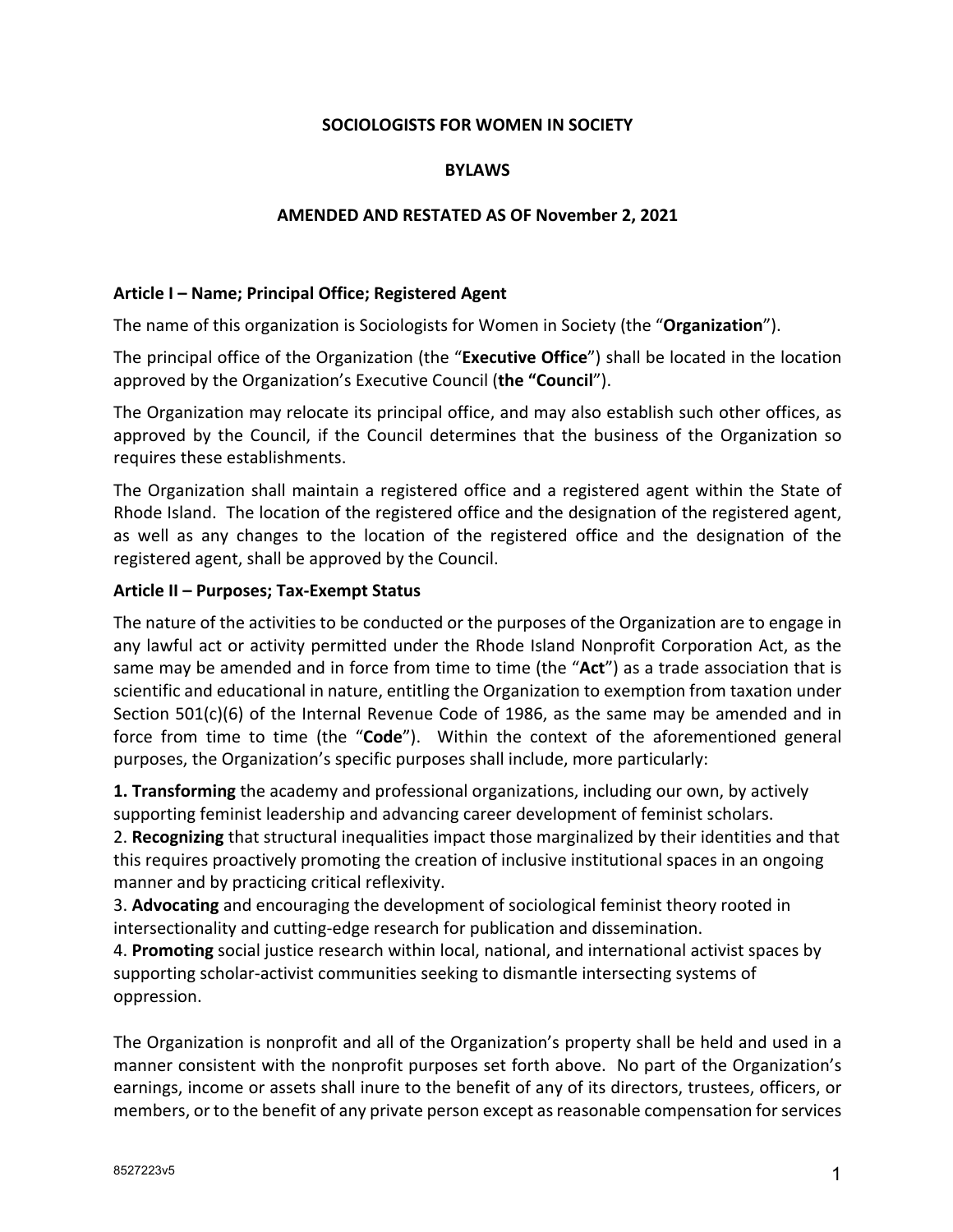rendered, or goods received in compliance with applicable law and applicable corporate policies concerning conflicts of interest.

### **Article III – Members**

**Section 1. Classes of Membership; Regional and Local Affiliates**. As provided in Section 7-6-15 of the Act, the Organization shall have members and shall have one (1) class of members (hereafter, the "**Members**").

**Section 2. Qualifications/Eligibility for Membership.** Any person who shares, accepts and supports the Organization's purposes can be eligible to be a Member subject to such other rules for eligibility as approved by the Council and set forth in the Organization's Operations and Procedures Manual, as the same may be amended and in force from time to time (the "**Manua**l").

**Section 3. Privileges of Membership; Regional and Local Affiliates/Chapters.** Members shall have the following rights and privileges: (i) the voting rights set forth in further detail below, (ii) to serve as an Elected Officer (as defined herein), as Parliamentarian, as a member and/or chair of committees, (iii) to receive all regular publications of the Organization; (iv) to be included in electronic lists and forums run by the Organization, (v) to attend all open membership and committee meetings, (vi) to set Members' dues and provide general advice and input to the Council in General Meetings; and (vii) to join a regional and/or local affiliate/chapter of the Organization. Regional and local affiliates/chapters must have at least five (5) current Members including a designated chair, in order to be considered active. Other rules regarding regional and local affiliates/chapters, including the requirement of additional dues from participating Members, may be adopted by the Council from time to time and shall be set forth in the Manual.

**Section 4. Dues; Fees; and Assessments.** Annual dues shall be determined by a majority vote of the Members and shall be at the appropriate level for the applicable Member's income as set forth in further detail in the Manual. Members may also become a "Lifetime Member," with a one-time payment, or by working out a payment schedule with the Executive Officer. Fees and assessments may be set and applied by the Council from time to time. Uniform procedures for notification of Members regarding dues, fees and assessments shall be set by the Council.

**Section 5. Resignation.** Any Member in good standing may resign by submitting that resignation in writing to the Executive Officer.

**Section 6. Non-Payment; Automatic Termination.** If a Member fails to pay dues, fees or assessments, membership shall automatically terminate.

**Section 7. Suspension/Termination.** Membership in this Organization may be suspended or terminated by the Council for "just cause" as determined in the reasonable discretion of the Council. The decision for suspension or termination shall be by a 60% vote of the directors then serving on the Council.

**Section 8. Members Meetings**. There are two (2) General Meetings of the Members each year, the Winter Meeting and the Summer Meeting. The Winter Meeting shall be designated as the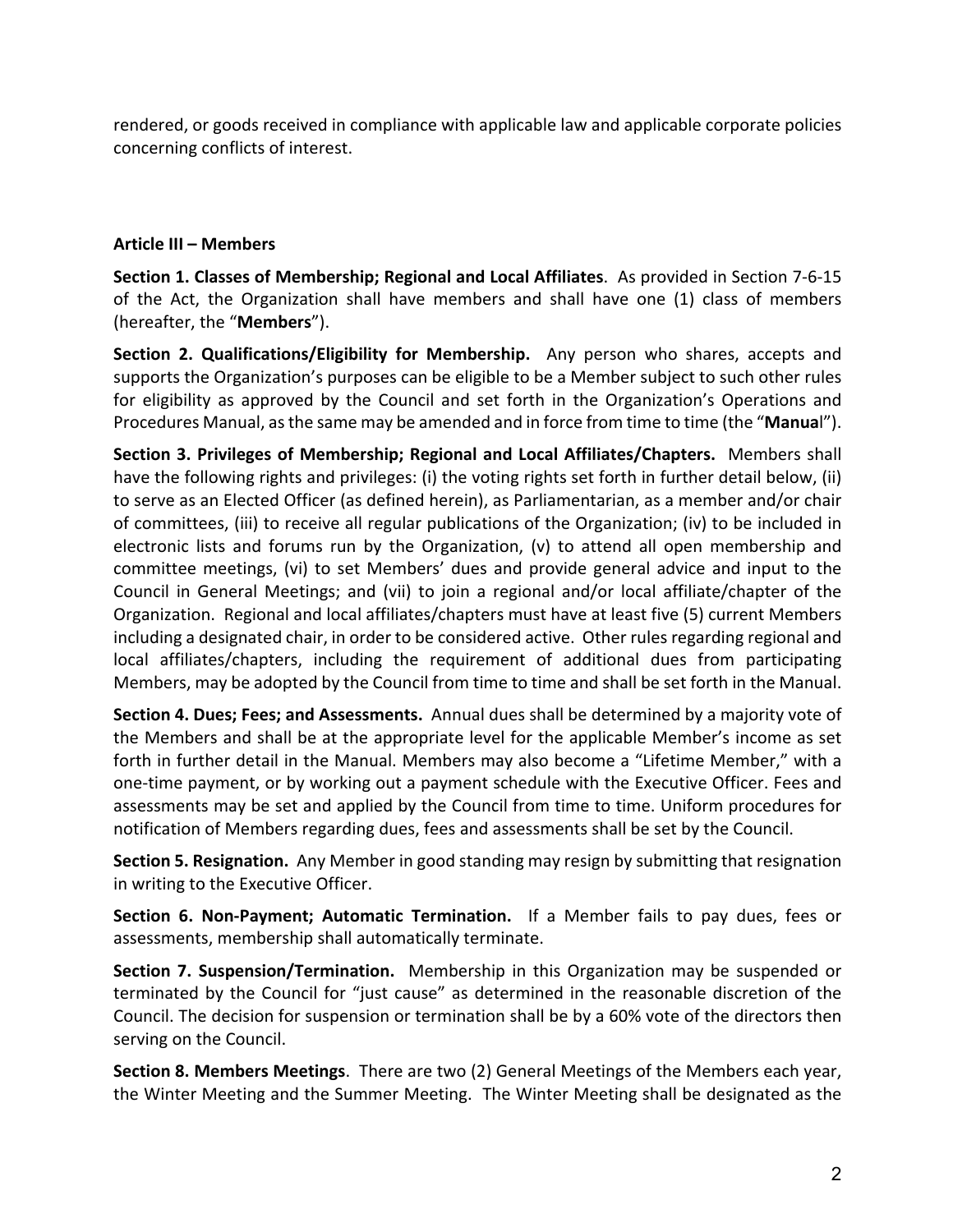"Annual Business Meeting." At either of these General Meetings, the Members may receive committee reports as well as budgets submitted by the Operating Budget Management Committee, make organizational policy recommendations to the President and Council, approve materials for public dissemination other than the regular publications of the Organization, and receive and review policy statements to be made on behalf of the Organization.

Meetings of the Members shall be held at any place designated by the Council.

Ten percent (10%) of the Members, in person or by proxy, shall constitute a quorum for the transaction of business at any meeting of Members. The Members present at a duly called or held meeting at which a quorum is present may continue to transact business until adjournment, even if enough Members have withdrawn to leave less than a quorum; provided that the remaining Members cannot take any action (other than adjournment) without reestablishing quorum and meeting the voting requirements set forth in Article III, Section 9 of these Bylaws.

## **Section 9. Voting Rights and Procedure.**

Anything in these Bylaws or the Organization's Articles of Incorporation to the contrary notwithstanding, the Members shall have the following voting rights:

- (a) The election of the Elected Officers and the Parliamentarian;
- (b) The annual setting of dues (subject to the prior approval of the Operating Budget Management Committee and the Council); and
- (c) The election of the chairs and members of certain committees as set forth in these Bylaws.

Moreover, the Organization shall not take any of the following actions without the affirmative vote of the Members and the Council:

- (a) The sale, lease, exchange or other disposition of substantially all of the Organization's assets to another entity;
- (b) The amendment of the Organization's Articles of Incorporation and/or these Bylaws; and
- (c) The Organization's: (i) merger with another entity; or (ii) acquisition of substantially all of the assets of another entity.

Consistent with Section 7-6-20 of the Act, the Members shall cast their votes via proxy and the Members shall execute said proxies in electronic format subject to such procedures and technological mediums approved by the Council from time to time. It is the responsibility of the Executive Officer to maintain confidentiality of the Members' votes within the office.

# **Article IV –Council**

**Section 1. Composition.** The Council shall be composed of the Organization's Elected Officers with the Executive Officer and Parliamentarian also serving as ex officio directors without vote and not counted towards quorum. The Council will be chaired by the President.

**Section 2. Powers.** All corporate powers, other than those reserved to or shared with the Members as provided in these Bylaws, shall be exercised by or under the authority of, and the activities, property, and affairs of the Organization shall be managed by or under the direction of, the Council. All authority of the directors is vested in the Council as a whole, and no individual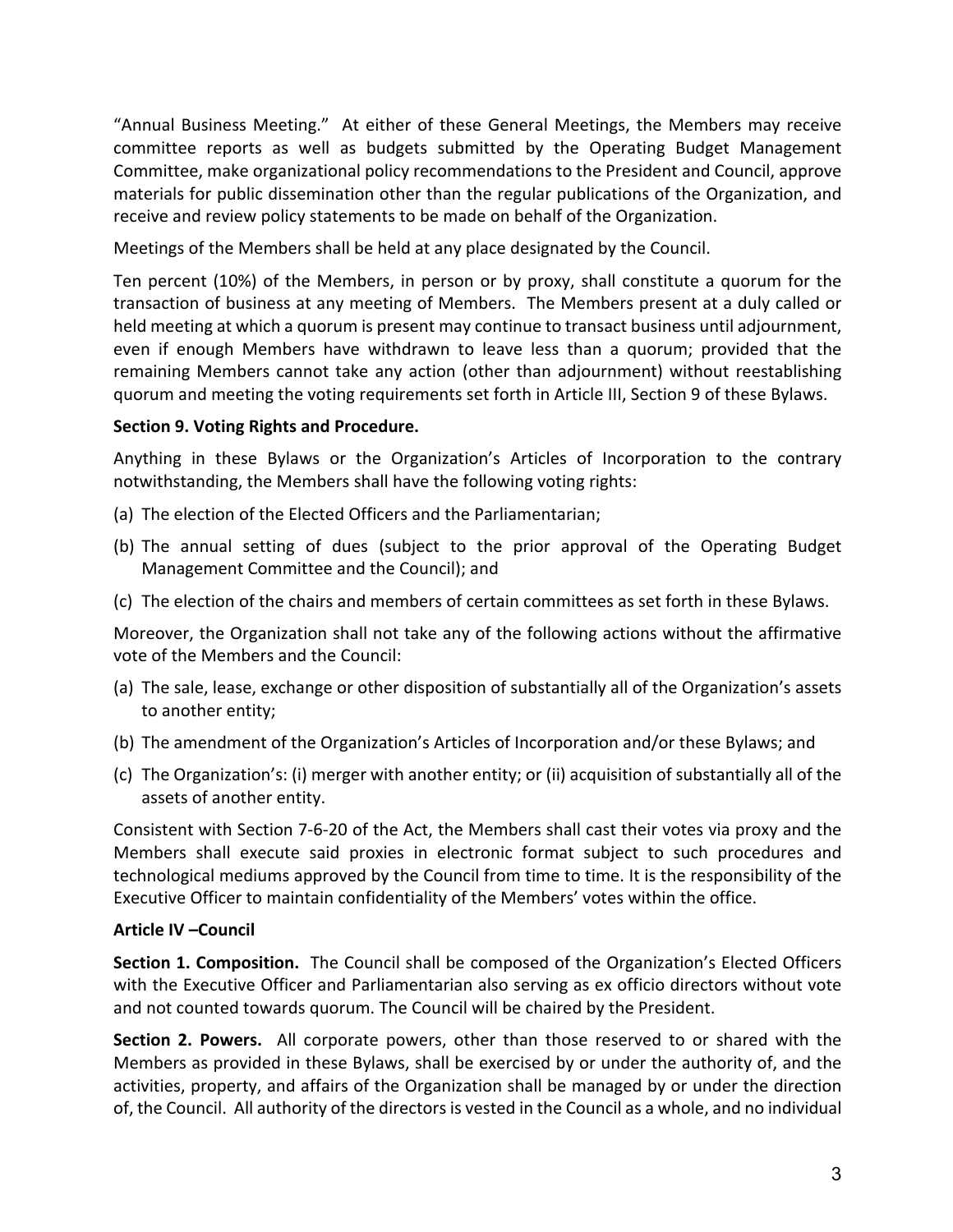director has any authority to act for or bind the Council except by action within the confines of the Council (or committee of the Council, to the extent applicable) or to the extent expressly authorized by resolution of the Council to act as a representative of the Council. The Council may delegate authority to the Executive Officer and the Publications Committee.

**Section 3. Duties.** The duties of the Council shall include: to provide for and maintain an office for the Organization; to be responsible for all property, real and personal, owned or held by the Organization; to select and delegate responsibilities to an Executive Officer; to cause the accounts of the Organization to be reviewed annually by an independent Certified Public Accountant at the appropriate level of service; to adopt an annual budget for the Organization; to adopt rules and regulations for the conduct of the affairs of the Organization; to appoint such agents, attorneys and others it deems necessary; to perform such other duties as are prescribed or permitted for a "board of directors" as defined by Section 7-6-2(2) of the Act or as otherwise set forth by these Bylaws.

**Section 4. Meetings.** There shall be at least two (2) meetings of the Council each year. Special meetings may be called by the President or President-Elect or three (3) directors serving on the Council. Seven (7) directors shall constitute a quorum. The affirmative vote of a majority of the directors present at a meeting at which there is a quorum shall be required for action by the Council on any matter, except for those matters for which the vote of a greater proportion of the directors is required by these Bylaws. Without limiting the generality of the immediately preceding sentences, a meeting of the Council shall be called after the Annual Executive Office Site Visit (as defined herein) to update the Council on the outcome of that visit. A director may participate in a meeting of the Council by, or conduct the meeting through the use of, any means of communication by which all directors participating in the meeting may simultaneously hear one another during the meeting. A director participating in a meeting by this means is deemed to be present "in person" at the meeting.

Anything in these Bylaws to the contrary notwithstanding, a director may be removed as a director at any time with or without cause and with or without notice by the affirmative vote of the Council. Any vacant position among the directors (including a vacancy caused by removal or resignation) shall be filled for the unexpired portion of the term by vote of the Council.

Any corporate action required or permitted to be taken by the Council under the Act may be taken without a meeting if each director on the Council signs a written consent describing the action taken or to be taken and delivers it to the Organization for inclusion within the Organization's records. Action taken under this Section is effective when the last director signs the written consent, unless the written consent specifies the time at which the action taken thereunder is to be effective. A unanimous consent may be circulated to the Council via e-mail and the directors may "sign" by responding in the affirmative provided each e-mail response contains the applicable director's "electronic signature" consistent with the Rhode Island Uniform Electronic Transactions Act.

Excluding the Executive Officer, directors may not receive compensation from the Organization for service on the Council, on committees and as officers. Directors may be allowed reasonable reimbursement for expenses and fees for attendance at meetings of the Council and committees, as determined by resolution of the Council. Nothing in this Section shall be construed to preclude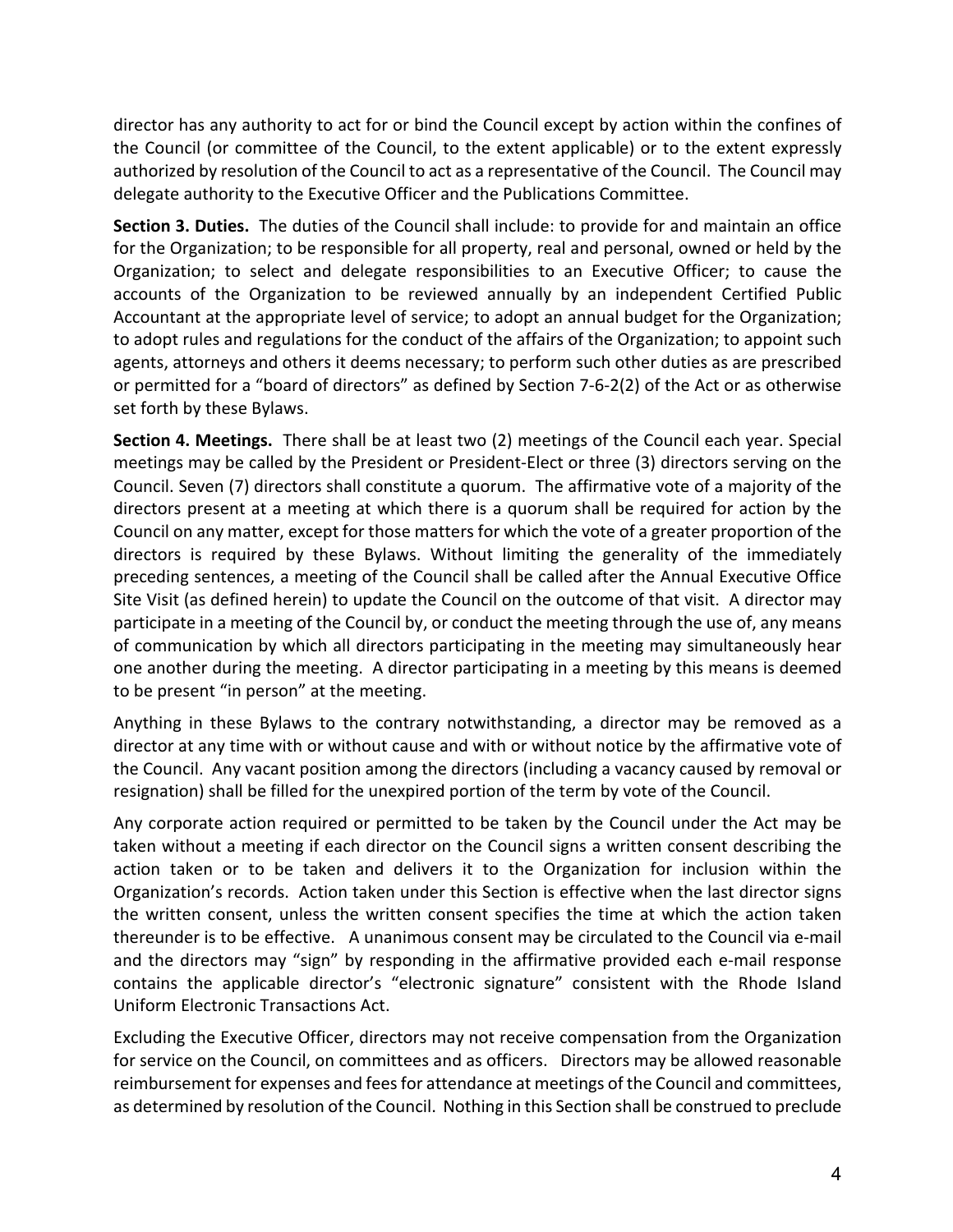any director from serving the Corporation in a capacity other than as director or officer and receiving reasonable compensation for services as such.

### **Article V – Officers**

**Section 1. Elected Officers.** The Organization's "**Elected Officers**" shall be the President, President-Elect, Past President, Vice President, Secretary, Treasurer-Elect, Treasurer, Past Treasurer, Student Representative-Elect, and Student Representative. Each elected officer shall serve in a volunteer capacity and shall not receive a salary for her service.

**Section 2. Executive Officer.** The Board shall hire an Executive Officer who shall be employed by the Organization. The Executive Officer shall serve at the pleasure of and subject to the approval of the Board.

**Section 3. Parliamentarian.** The Parliamentarian is elected by the Members in odd-numbered years, but is not an Elected Officer.

**Section 4. Ombudsperson.** The Ombudsperson is appointed by the Past-President, Secretary, and Parliamentarian.

**Section 5. Eligibility; Other Requirements.** All officers shall be Members in good standing. Upon election, officers will sign an agreement that states they understand the duties of their position, a confidentiality agreement, and a conflict of interest agreement.

**Section 6. Election.** Nominations for all Elected Officers and the Parliamentarian will be made by the Nominations Committee. Elected officers shall be elected in the Fall by a vote of the Members, except that the Student Representative-Elect and Student Representative will be elected by the members of the Student Caucus.

**Section 7. Terms of Office.** The term of office of the Presidency and the Treasurer shall follow three (3)-year cycles, serving as "Elect" the first year, the President or Treasurer the second year, and as "Past" the third year. The Vice President, Secretary, Student Representative and Parliamentarian serve two (2)-year terms. The Student Representative serves as "Elect" the first year. The Ombudsperson serves a one (1)-year term.

The terms of office for all officers and committee chairs will begin at the Winter Meeting following any reports presented by the outgoing officers/chairs.

**Section 8. Limitations on Service.** No Member shall hold more than one (1) office at a time, and no Member shall be eligible to serve more than two (2) consecutive terms in the same office. A Member having served more than half a term in an office shall be deemed to have served a full term. Service limitations also extend to journal editors and deputy editors and any other persons who receive money, apart from reasonable reimbursements, from the Organization. Such persons, may not serve as elected officers at the same time they hold such positions. No elected officer may receive money from the Organization, with the exception of reasonable reimbursements.

**Section 9. Vacancies.** Should the office of President become vacant, the President-Elect shall become President automatically, to serve for the unexpired term in addition to the full term the President-Elect would have otherwise served. Should the office of President-Elect become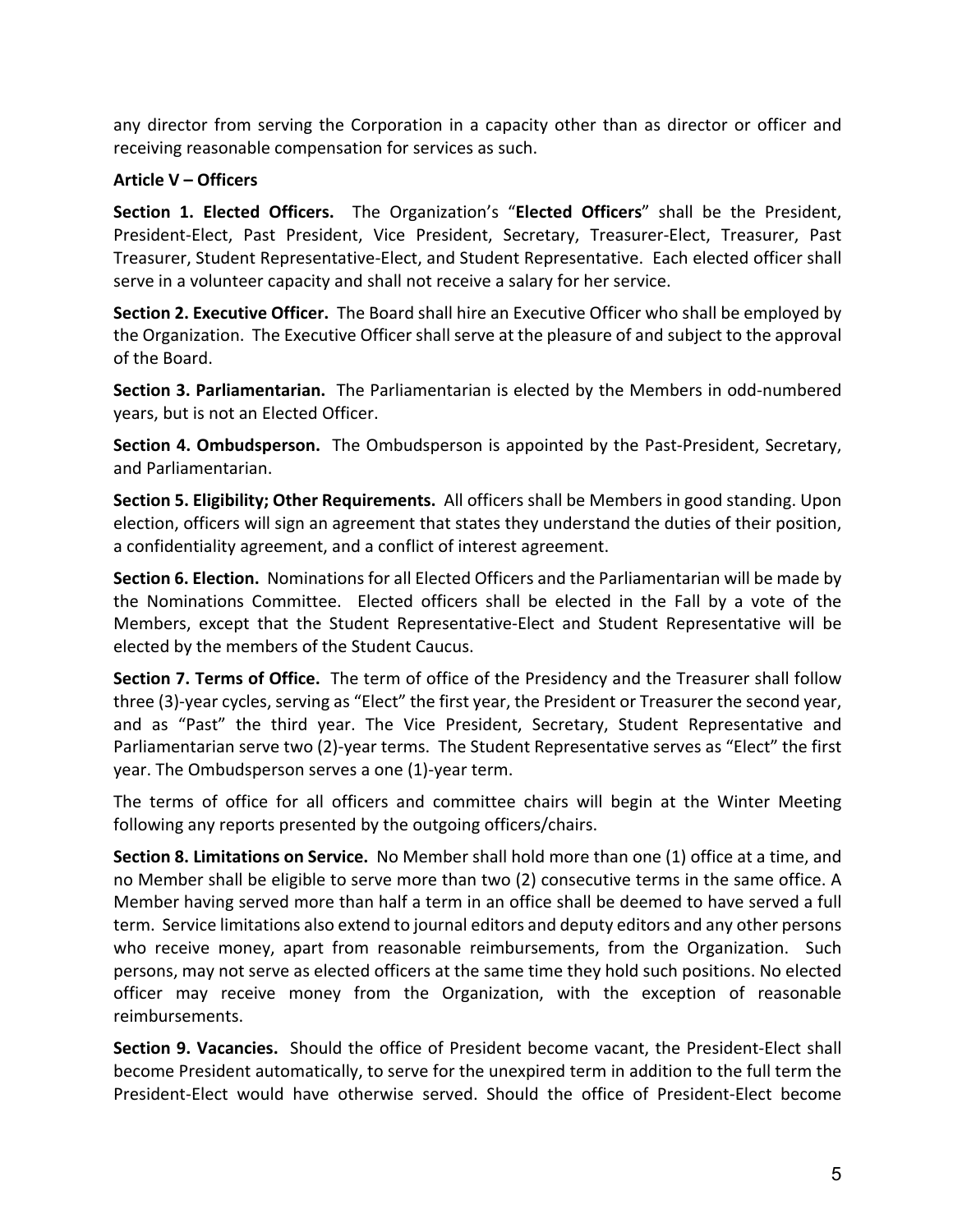vacant, it shall be filled by the Vice President automatically, to serve for the unexpired term. Should the office of Treasurer become vacant, it shall be filled by the Treasurer-Elect automatically, to serve for the unexpired term in addition to the full term the Treasurer-Elect would have otherwise served. A vacancy in any other elected office shall be filled by the Council's appointment.

## **Article VI – Duties of Officers**

**Section 1. General Duties.** Officers shall perform the duties as prescribed in these Bylaws and such other duties applicable to the office as prescribed by the Council from time to time and including attendance at meetings. Attendance at these meetings includes the directors' presence at all Council Meetings (including special Council Meetings), as well as all officers' presence at the Winter and Summer Meetings. Any officer who fails to attend these meetings without presentation of due cause to the Council shall be deemed to have resigned the office.

**Section 2. President.** The President shall serve as official spokesperson of the Organization and represent the Organization before the public, present policy resolutions on behalf of the Organization to the American Sociological Association ("**ASA**") and other organizations or associations, chair the Winter and Summer meetings of the Members and all meetings of the Council, prepare reports on progress toward meeting organizational goals for all Council and Membership meetings, with the advice and consent of Council establish Ad Hoc Committees to accomplish particular organizational tasks, serve as a member of the Operating Budget Management Committee, and provide leadership and general supervision of the organization on behalf of the Council. In making appointments, the President should make every effort to make such appointments broadly representative of the membership. The President also directly supervises the Executive Officer and is the Council's direct liaison with the Executive Officer.

**Section 3. President-Elect.** The President-Elect shall work with the Executive Officer on the planning for the Winter Meeting to be held in the following year, including appointing and leading the Program and/or Local Arrangements Committees, if created by the President, and planning the plenary sessions. The Program and/or Local Arrangements Committees, if any, for the Winter Meetings will include representatives of the Sister to Sister Committee and the International Committee. In making appointments, the President-Elect should make every effort to make such appointments broadly representative of the membership. The President-Elect will also prepare to assume the Presidency at the conclusion of the term of office and perform such other duties as may be determined by the Council. The President-Elect shall serve as a member of the Operating Budget Management Committee. The President-Elect shall automatically fill a vacancy in the office of President.

**Section 4. Past President.** The Past President will chair the Nominations Committee and the Personnel Committee. The Past President may also perform such other duties as may be determined by the Council.

**Section 5. Vice President.** The Vice President shall chair the Membership Committee and Committee on National and Local Collaborations, survey candidates for ASA office on memberships in women's organizations and feminist commitments, and perform other duties as may be determined by the Council.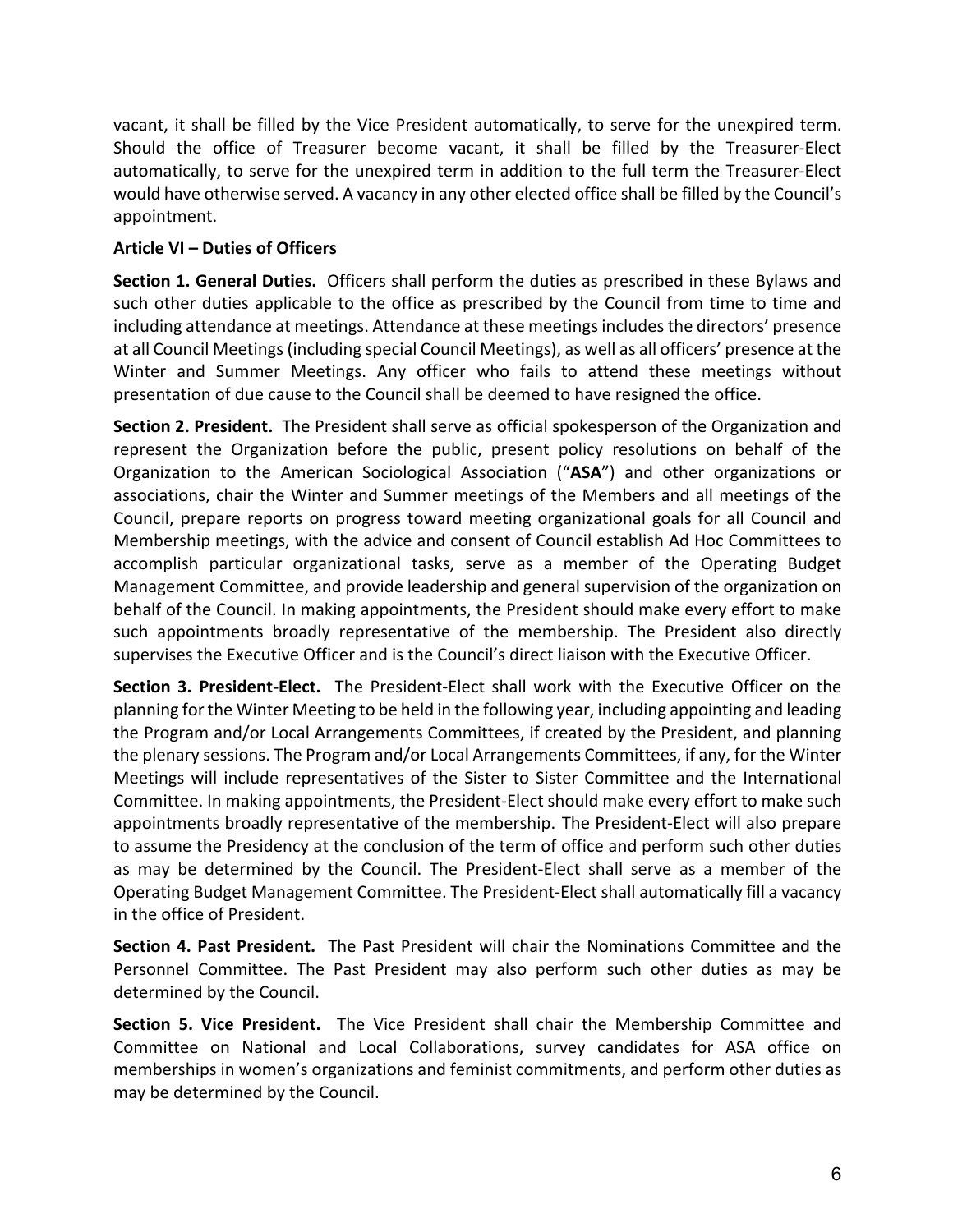**Section 6. Secretary.** The Secretary shall record, report and distribute minutes of the Council and general Membership meetings, providing these in a timely fashion to the Executive Officer who will post them on the Organization's website; be responsible for the collection, safekeeping and distribution of the Organization's documents, reports and correspondence; collaborate with the other officers in drawing up agendas for Council and membership meetings; serve on International Committee, and perform such other duties as may be determined by the Council.

**Section 7. Treasurer.** The Treasurer, with the assistance of the Executive Officer, prepares the budget, oversees long and short-term investments, and provides general oversight to the financial operations of the Organization. The Treasurer shall serve as chair of the Operating Budget Management Committee and as a member (non-voting) of the Publications Committee; cooperate with the Executive Officer in overseeing the Organization's budget, income and expenses and annual reviews; report in writing annually to the Winter and Summer Meetings on the financial status of the organization; meet on-site annually at the Executive Office with the Executive Officer and staff; report annually in executive session to Council on the performance of the Executive Office, and perform such other duties as may be determined by the Council. The Treasurer serves on the Personnel Committee.

**Section 8. Treasurer-Elect.** The Treasurer-Elect assists the Treasurer in all activities pertaining to that office, prepares to assume the responsibilities of that office in succession, serves on the Operating Budget Management Committee and performs such other duties as may be determined by the Council. The Treasurer-Elect serves on the Personnel Committee.

**Section 9. Past Treasurer.** The Past Treasurer shall assist the Treasurer in preparation of the budget and in oversight of organizational investments, shall serve on the Investment Committee, and shall perform such other duties as may be determined by the Council.

**Section 10. Student Representative.** Student Representative and Student Representative-Elect. The Student Representative and Student Representative-Elect shall represent the interests of undergraduate and graduate student members of the Organization on the Council, shall cochair the Student Caucus, and shall serve on the Membership Committee.

**Section 11. Parliamentarian.** The responsibility of the Parliamentarian is to ensure Council and the Members meetings are adhering to these Bylaws and to advise the Council when the Bylaws require revision. The Parliamentarian should also ensure that the Organization is operating in a way that encourages inclusion and empowerment of all members and, as such, the Parliamentarian shall serve as a member of the Sister to Sister Committee.

**Section 12. Executive Officer.** The Executive Officer shall have the general powers and duties usually vested in the office of chief executive and administrative officer of a nonprofit corporation subject to any restrictions set forth in these Bylaws. The Executive Officer oversees the ongoing operations of the Organization, works with leadership to provide administrative support, and serves as a liaison with other professional organizations. The Executive Officer shall sign and oversee contracts, with Council approval, with the following exceptions: the Executive Officer's own contract which is signed by the President and Treasurer, and hotel, conference, and related vendor contracts which are signed by the President-Elect and the Executive Officer. The Executive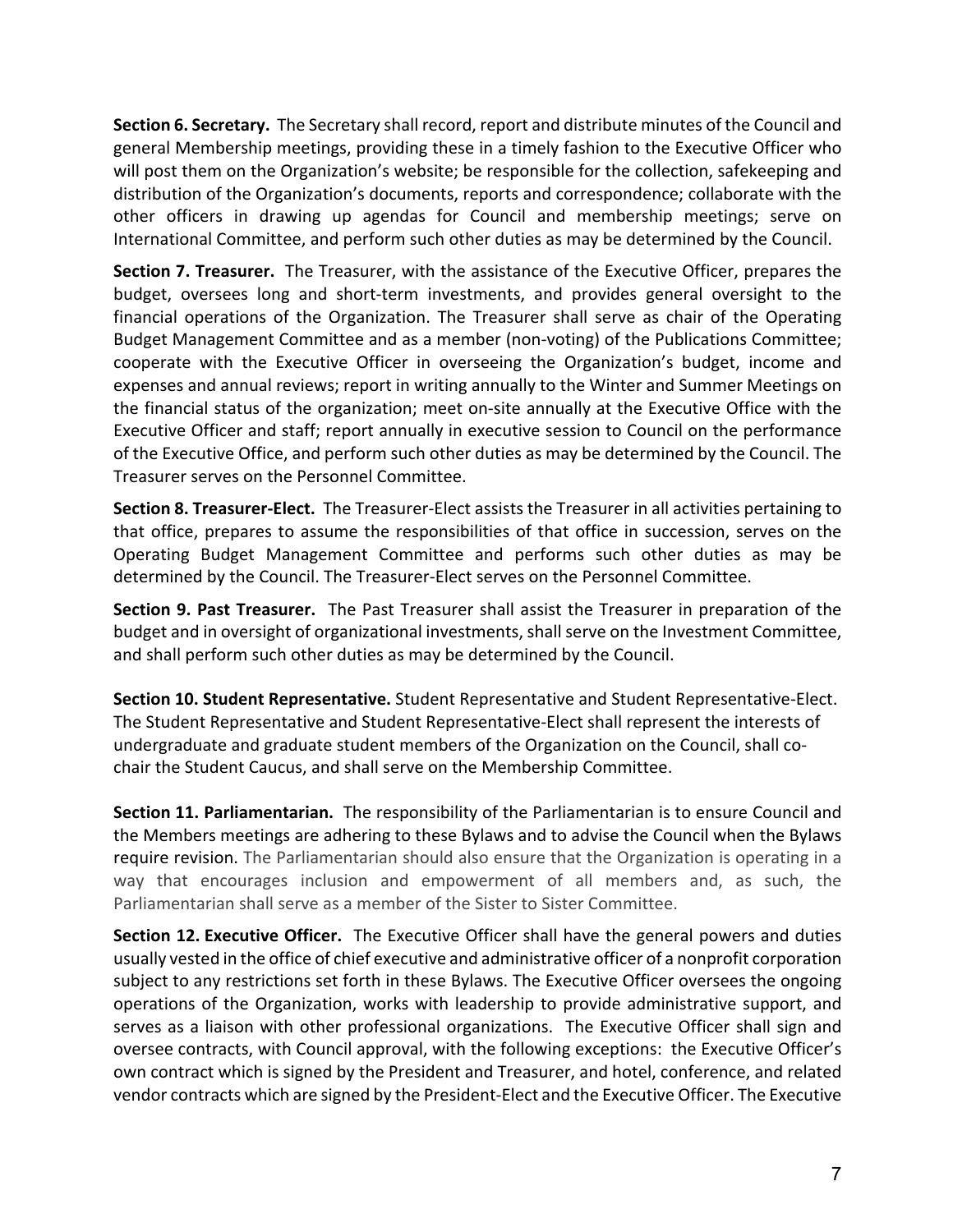Officer shall disperse funds within the budget approved by the Council and in a manner consistent with the purposes of the Organization. The Executive Officer shall supervise, direct, and evaluate the ongoing work of paid staff and consultants within guidelines established by the Council. The Executive Officer is responsible for collecting dues and maintaining Membership records and financial accounts. The Executive Officer works with attorneys, accountants, and other professional services; provided that contracts with such professionals shall be co-signed by the President and Executive Officer and reviewed by the Treasurer before execution. The Executive Officer shall work with the Newsletter Editor on the production of the quarterly newsletter. The Executive Officer shall report on the status and functioning of the Organization at each General Meeting. The Executive Officer serves ex officio on the Council, the Operating Budget Management Committee, the Investment Committee, and the Publications Committee without vote and not to be counted towards quorum.

The Executive Officer shall have the authority to employ professional and clerical personnel to fill positions consistent with a budget authorized and approved by the Council. The Executive Officer shall keep the Council fully informed of, and shall freely consult with it concerning the affairs of the Organization. While the Council provides general direction and oversight of the Organization, the Executive Officer is responsible for the hiring, evaluation, and supervision of all employees and independent contractors of the Organization. The Manual shall set forth any additional information on the hiring practices of the Organization.

**Section 13. Ombudsperson.** The Ombudsperson shall be made available to any employee receiving compensation for their work for the Organization as an advocate to adjudicate disagreements regarding working conditions. Any conflicts under the purview of the Ombudsperson should be resolved quickly.

### **Article VII – Committees**

**Section 1. Standing Committees.** The rotation of non-elected, volunteer membership on these Standing Committees is advisable to ensure continuity, fresh perspectives, and diversity. The Standing Committees shall be as follows:

## A. ORGANIZATIONAL OPERATIONS

**Operating Budget Management Committee.** The Operating Budget Management Committee includes the Treasurer, Treasurer-Elect, President, President-Elect, the Investment Committee Chair, the Executive Officer (non-voting) and the Publications Committee chairs (non-voting). The Treasurer chairs the committee. A subset of the Operating Budget Management Committee consisting of the President, President-Elect, Treasurer, and Treasurer-Elect and chaired by the Treasurer visits the Executive Office annually to review its organization and practices, to assure that all policies and practices are being appropriately observed, and to draft the Organization's budget for the coming year (the "**Annual Executive Office Site Visit**"). The Treasurer and President may invite other members to participate in the Annual Executive Office Site Visit. The Treasurer prepares the Annual Executive Office Site Visit report for the Operating Budget Management Committee and the Council.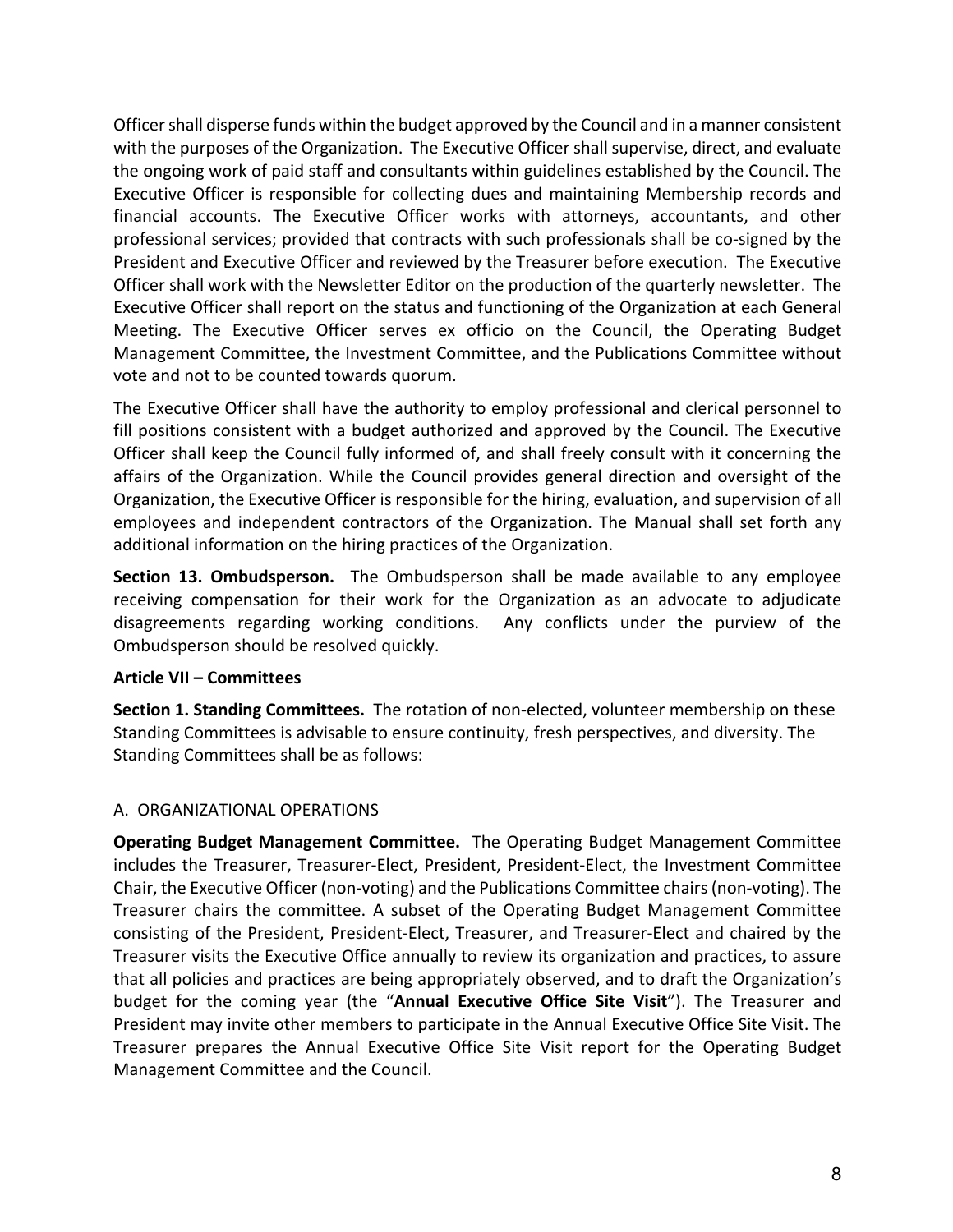**Investment Committee.** The Investment Committee will consist of the Past Treasurer, three (3) to five (5) members appointed by the Council for their expertise in the area, and the Executive Officer in an advisory role. The Committee elects its own chair and members serve at the pleasure of the Council.

The Investment Committee works to build and protect the Organization's financial resources to support the Organization's overall goals and mission into the indefinite and sustainable future. Within overall policies determined by the membership and its elected leadership, it oversees the work of any financial advisors by whom funds are administered, including recommendations concerning specific investment goals and assessments of the advisors' success in achieving those goals. It reviews periodic reports from advisors, meeting with them in person as needed, and is the primary point of communication between the Organization and the advisors. As appropriate, the Committee will make recommendations to leadership for modification of the relationship between the Organization and its external financial advisors.

Within the Organization, the Committee keeps leadership informed of how financial assets (specific investments and reserves) are being managed and formulates recommendations for decisions relating to short-term outflow and inflow of funds including, but not limited to the extent to which current revenues and expenditures relate to longer term finances (e.g. wisdom of transfers from current surpluses into investment or reserves and/or prudent use of revenue from current investments to support current programs or new initiatives), policies for accepting bequests, donations, establishment of endowments for specific purposes and the like. More generally, it serves as a council of advice concerning the relationship between long-term financial planning and operating budgets. The Committee reports to the Council biannually on its work.

**Nominations Committee.** The Nominations Committee is chaired by the Past President and composed of four (4) members elected by the Members, two (2) elected each year for two (2) year terms. If an elected Nominations Committee member resigns, the President shall appoint a replacement to complete the applicable member's term. The Nominations Committee annually develops a diverse pool of nominees for all elected Organization positions which includes Elected Officers, the Parliamentarian, chairs, and members of committees for which those positions are elected and whose terms are expiring. It is the responsibility of the Nominations Committee to ensure that candidates presented for election represent the diversity of the Organization, are cognizant of and able to carry out the responsibilities of their office, and have agreed to serve. The committee prepares a slate for submission to a vote of the Members in October of each year.

**Membership Committee.** Two (2) members of the Membership Committee will be elected each year by the Members to serve two (2)-year terms. The Vice President is chair, the Student Representative and the Student Representative-Elect also serve on the Membership Committee during their terms of office. The committee is responsible for 1) recruiting new members, 2) helping to integrate them into the organization, for example, via the Hand Program, and 3) serving as a liaison between the national organization and local and regional affiliates.

**Committee on Committees:** The Committee on Committees consists of Committee Chairs from all standing committees. The Chair of the Committee on Committees will be elected yearly by the committee members. The Committee on Committees helps ensure the Organization practices critical reflexivity and evaluates the Organization's policies and practices, making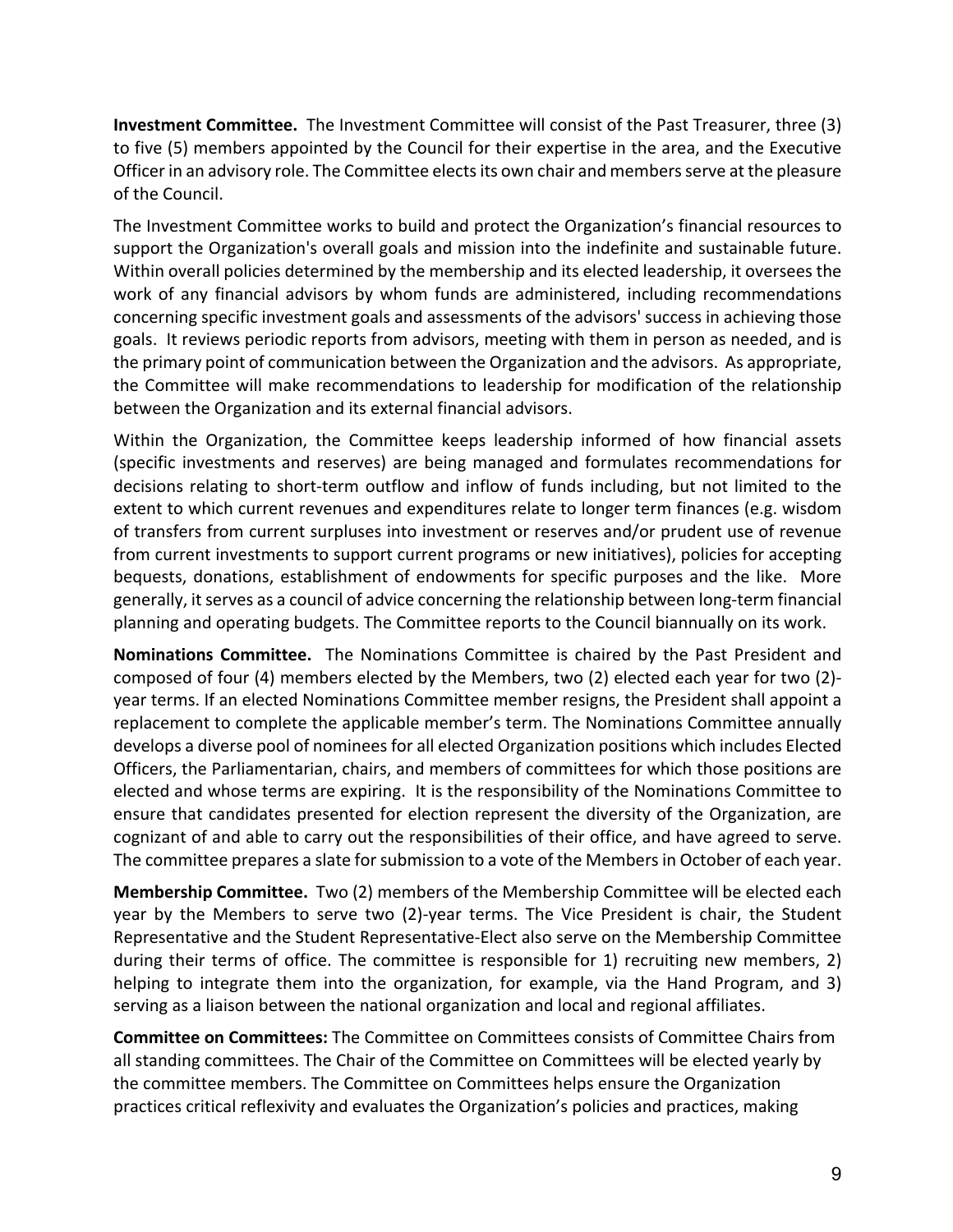recommendations to Council as needed. Additionally, the Committee on Committees assists Council in ad hoc committee appointments, and recommends possible appointees for vacated offices. The Committee on Committees will increase information sharing between committees and ensures volunteers and appointees throughout the Organization are more representative of our diverse membership.

**Personnel Committee.** The Personnel Committee is chaired by the Past President and includes the Treasurer, and the Treasurer-Elect. The Committee is responsible for reviewing the performance of the Executive Officer, at least annually, deciding on the renewal of the contract governing the Executive Officer and if necessary, terminating that contract. This Committee keeps the Council informed of personnel decisions and modifications, as appropriate given the requirement to honor confidentiality.

### B. PROMOTING FEMINIST SCHOLARSHIP

**Publications Committee.** The Publications Committee is composed of six (6) elected members, two (2) elected by the Members each year to a three (3)-year term. The Committee elects its own co-chairs, one (1) of whom serves as junior co-chair for a year and becomes senior co-chair in the second year. The co-chairs will each serve three (3)-year staggered terms. Six (6) non-voting members include the Treasurer (Treasurer-elect may observe), *Gender & Society* Editor, *Network News* Editor, Book Review Editor and the Executive Officer. The Committee reports to the Council.

The Publications Committee oversees publications issued by the Organization, including its journal(s), newsletter, and any other publications under the auspices of the Organization. The committee's duties include (but are not limited to): negotiation of a contract with publishers for *Gender & Society*, appointment of editors for *Gender & Society* and approval of budgets for the journal, review of proposals for special issues of *Gender & Society* and appointment of the Book Review editor of *Gender & Society*. The official appointment (term of service, compensation, duties) of the Book Review Editor and *Network News* Editor is made by the Executive Officer after consultation with the Publications Committee and the Council, as appropriate.

**Awards Committee.** Members of the Awards Committee consist of a chair who is elected by the Members for a two (2)-year term, three (3) members who are elected by the Members for a two (2)-year term, and chairs of the various subcommittees that oversee the awards that the Organization confers. The Executive Officer serves ex officio. With the advice and consent of the committee, the chair recruits and appoints chairs for each award subcommittee for a two (2) year cycle term in the case of annual awards and a four (4)-year cycle term in the case of alternative year awards. Subcommittee chairs turn over at the Summer Meeting. The chair of each subcommittee recruits members for that subcommittee to review nominees/applicants and select the winner of the Award. The Awards Committee chair keeps track of the terms of all members and chairs of the award-conferring committees and reports them to the Executive Office for record-keeping purposes and for posting on the website. The Awards Committee chair also is responsible for the planning and presentation of the awards it oversees and is responsible for all follow up required for specific awards.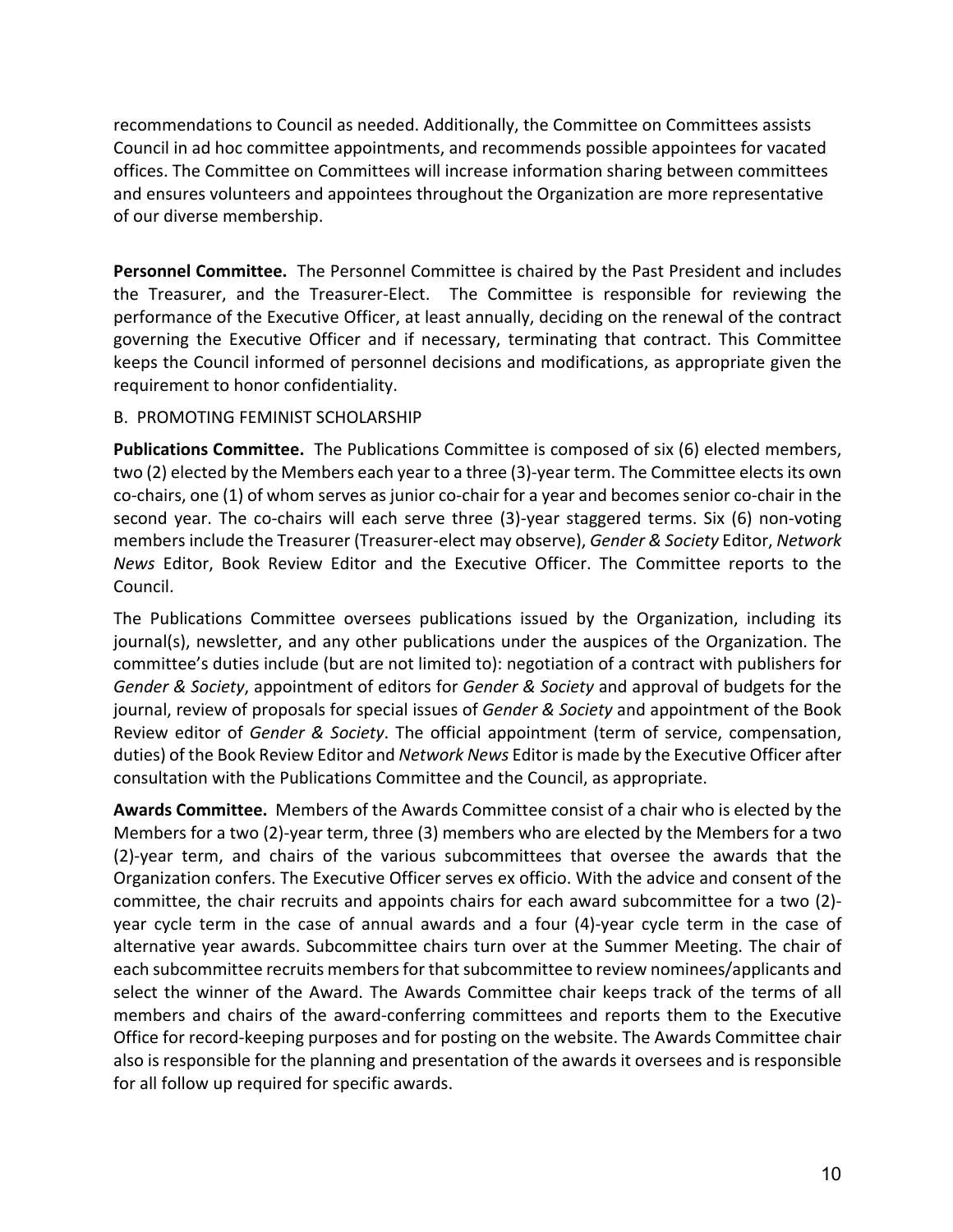**Career Development Committee.** The Career Development Committee consists of two elected co-chairs and volunteer members. One co-chair is elected each year by SWS Members, for a syear term. It is charged with supporting the professional development of feminist sociologists at all stages of their careers. The Professional Needs Mentoring is the purview of this committee.

**Sister to Sister.** The Sister to Sister Committee is led by two (2) co-chairs, one (1) elected by the Members each year to a two (2)-year term, served on a staggered basis. Other members are volunteers. The Sister to Sister Committee is charged with guiding the Organization toward becoming a fully inclusive organization, including identifying obstacles toward that goal, informing the leadership and members, and supporting networking and mentoring relationships among members across racial/ethnic lines. The Parliamentarian shall serve on the Sister to Sister Committee to ensure that the Organization is operating in the best way to include and empower all members and to increase communication between Council and the Sister to Sister Committee.

**Student Caucus.** The Student Caucus is led by the Student Representative-Elect and Student Representative and includes volunteer members who each year elect the Student Representative-Elect and Student Representative from their ranks to serve 2 year terms. It is charged to promote the interests of students in the Organization through overseeing the Organization's student listserv, coordinating student functions at Summer and Winter Meetings, and undertaking projects designed to increase and maintain student membership in the Organization and meet the needs of student members. The committee works with other committees within the Organization and with the Organization's officers on issues of particular concern to student members.

### C. ACTIVISM AND OUTREACH

**Social Action Committee.** The Social Action Committee is composed of two elected co-chairs and volunteer members. One co-chair is elected each year by SWS Members for 2-year terms. The charge of this committee is to engage the Organization in projects that facilitate achieving its goal of promoting social justice through local, national, and/or international activism and via Members' research, teaching and community service.

**Committee on Discrimination** The Committee on Discrimination is composed of two (2) cochairs. One co-chair will be elected each year. The committee charge is to guide the Organization's response to a member's allegations of discrimination based on gender, sexuality, race/ethnicity, disability, age and other identities that involve Members. Where appropriate to protect confidentiality, the committee will appoint a subcommittee chaired by a tenured professor. The Committee on Discrimination also makes recommendations for the use of the Natalie Allon Fund.

**Committee on Academic Justice** The Committee on Academic Justice is composed of two (2) co-chairs. One co-chair will be elected each year. The committee charge is to identify structural and institutional issues in academia that are pertinent to gender, race, sexual orientation and other marginalized groups, collects pertinent data, coordinates and communicates with other organizations addressing these issues, and organizes information on best practices toward creating a just academy.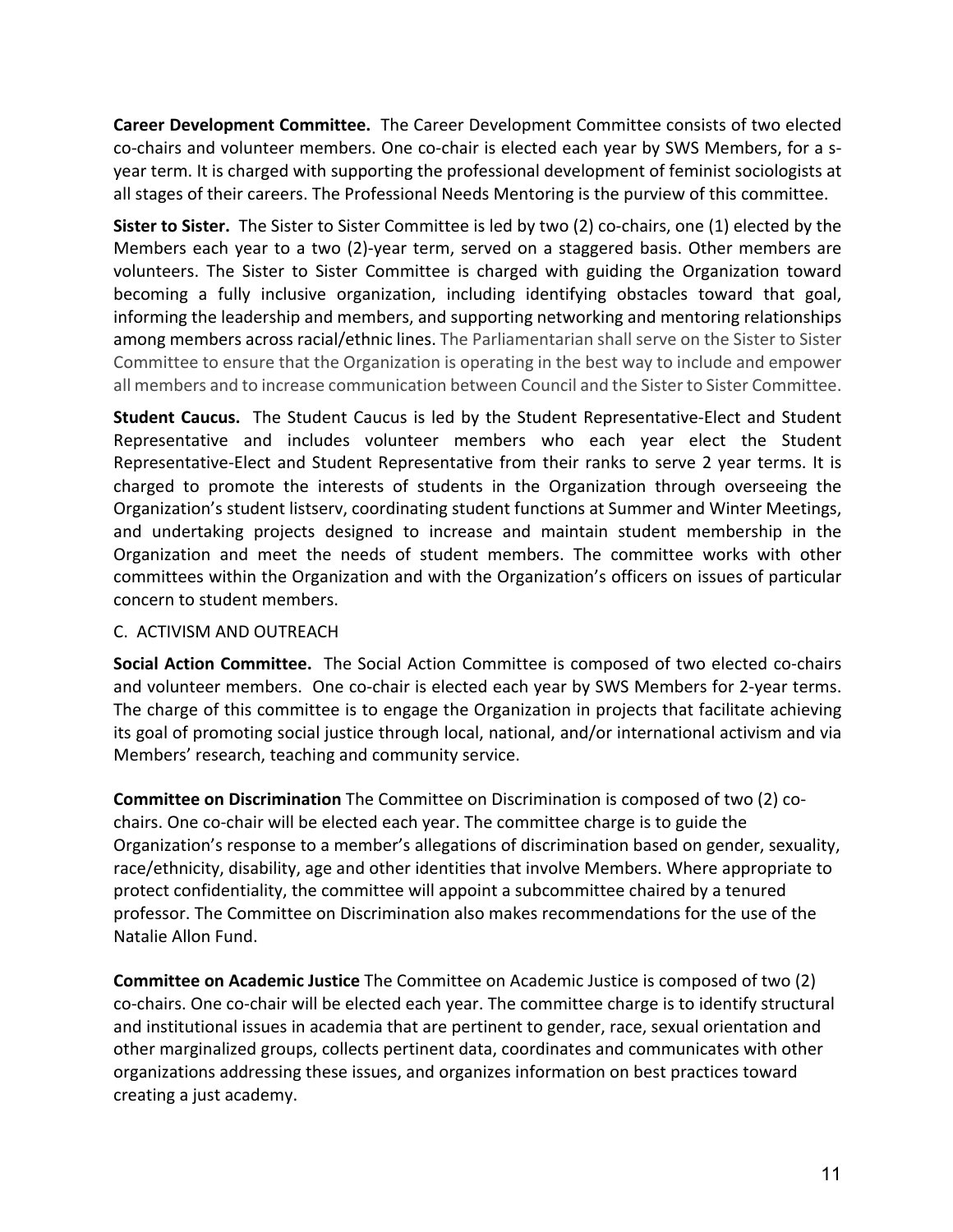**International Committee.** The International Committee consists of an elected chair and volunteer members. The chair is elected by the Members in odd numbered years for a two (2) year term. It is charged with providing the Organization with direction in supporting global and transnational feminist scholarship and gender justice, including maintaining the Organization's role as a non-governmental organization member of the United Nations and the Organization's collaboration with other international feminist organizations. The Secretary shall serve on the International Committee to ensure that the Organization is operating in the best way to include and empower all members and to increase communication between Council and the International Committee.

**Media Relations Committee**. The Media Relations Committee consists of an elected chair, three elected committee members, and volunteer members. Two committee members will be elected in odd years and one committee member will be elected in even years. It is charged with providing the Organization with direction in supporting the Organization's Mission by disseminating feminist sociological research to the public particularly in areas where there is public debate and/or where a feminist sociological perspective is lacking. Committee work includes providing training for members to work effectively with the media, other workshops to assist members, and creating a structure to engage with the media. The Executive Officer and Social Media Coordinator serve ex officio on the Media Relations Committee.

**Section 2. Ad Hoc Committees.** The President-Elect may appoint chairs and members to Program and/or Local Arrangements Committees for help in organizing the Winter and Summer Meetings. The President with the advice and consent of the Council may appoint chairs and members for other Ad Hoc Committees to deal with specific organizational mandates. Committee members may be self-nominated and appointed by the President. These committees shall be assigned a date or completing their work and reporting to the Council for review.

**Section 3. Committees Limitation of Power.** In no event shall any committee have any powers which, under the Act, may not be conferred upon a committee of the board of directors of a Rhode Island nonprofit corporation.

## **Article IX – Parliamentary Authority**

Discussions and decisions made by the Members will be based on discussion, input, modification, and agreement consistent with the spirit of the Modified Consensus Model set forth in *Great Boards for Small Groups: A 1-Hour Guide to Governing a Growing Nonprofit*, by Andy Robinson.

## **Article X – Amendment of Bylaws and/or Articles of Incorporation**

**Section 1.** Amendments to these Bylaws and/or the Organization's Articles of Incorporation may be proposed by any two (2) Members in writing to the Executive Officer or submitted to the Council for its advice and recommendation.

**Section 2.** Amendments shall be approved by a majority vote of the Council and submitted to vote by the Members. Approval of no less than 60% of those Members voting shall be necessary for adoption of Bylaws and/or Articles of Incorporation amendments.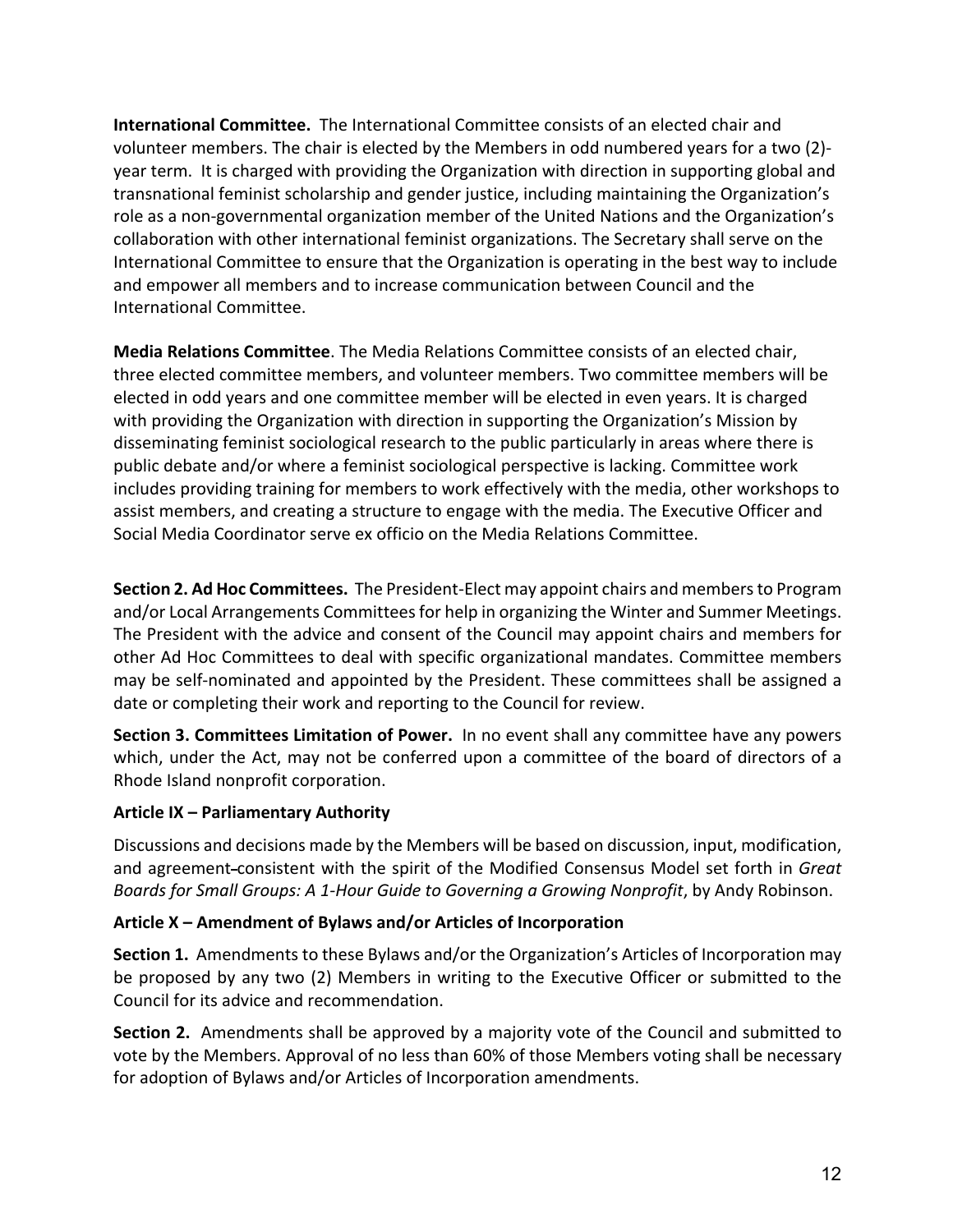**Section 3.** Whenever a Bylaw is amended or repealed, or a new Bylaw is adopted, the action and the date on which it was taken shall be noted on the original Bylaws in the appropriate place, or a new set of Bylaws shall be prepared incorporating the changes.

## **Article XI – Dissolution and Liquidation**

The Organization may be dissolved and liquidated at any time by the affirmative vote of the Council. Upon liquidation, the assets remaining after payment of all liabilities shall be distributed pursuant to the Act, subject to and consistent with the Code and any donor imposed restrictions thereon to such charitable and/or educational organizations exempt from taxation under Sections  $501(c)(3)$  or  $501(c)(6)$  of the Code as may be selected by the Council, the purpose and mission of which are substantially the same as the Organization. Any remaining assets not so disposed of by the Council shall be disposed of by a court having jurisdiction over charitable corporations and assets in the State of Rhode Island, exclusively for exempt purposes, or to such organization or organizations as the court shall determine, which are organized and operated for substantially the same purposes as the Organization.

## **Article XII – Indemnification and Advances; Insurance**

The Organization may indemnify its directors consistent with Section 7-6-6 of the Act. The Organization may also purchase and maintain insurance to provide greater indemnification than that permitted by the Act, on behalf of any individual who is or was a director, officer, employee, agent, or other representative of the Organization to the extent set forth in the policy of insurance**.**

## **Article XIII – Miscellaneous**

**Section 1. Conflict of Interest Policy.** The Organization shall adopt and at all times maintain a conflict of interest policy, which shall be adopted, maintained, and revised from time to time by the Council. A copy of the conflict of interest policy shall be kept in the permanent records of the Organization.

**Section 2. Inconsistencies with the Manual.** In the event of any inconsistency between the Manual and these Bylaws, the terms of these Bylaws shall prevail.